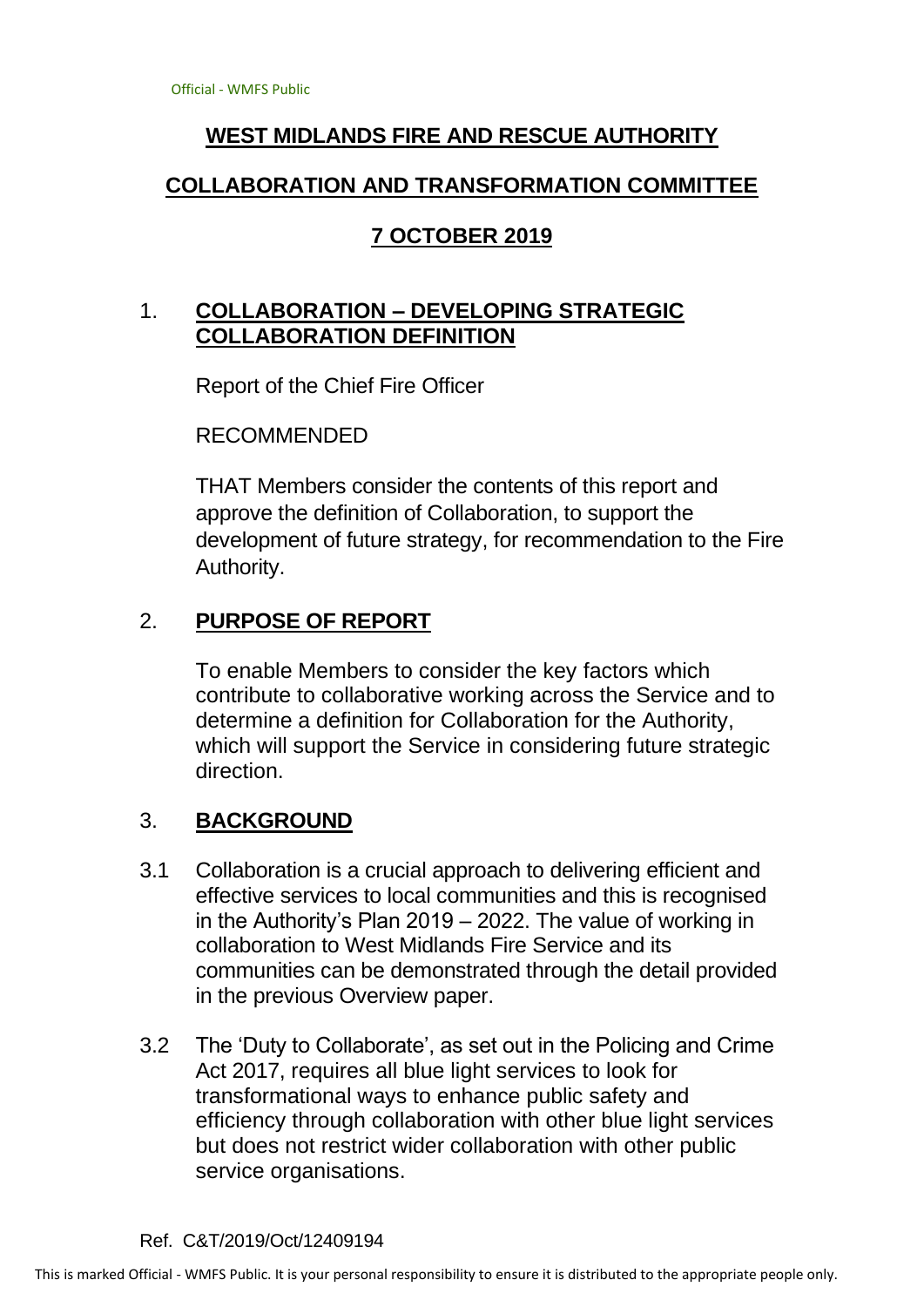- 3.3 The duty does not specify how services should collaborate but does seek to enable it and provides a few 'high level provisions' and in particular the development of a 'collaboration agreement', setting out how the parties that sign up to it will work together in discharging their functions.
- 3.4 The Duty to Collaborate aims to strengthen and deepen cross-emergency service collaboration opportunities, providing a wide range of benefits, both for the services themselves and for the public.
	- Keeping Communities safer
	- Increasing collaborative momentum
	- Developing a wider understanding of good collaborations
	- Value for money
- 3.5 The Emergency Services Collaboration Working Group is a cross blue light service group, which reports into government and provides an example of how the sector is focusing on embedding the principles of collaboration, as well as enabling the delivery of the legislation itself in a collaborative way.
- 3.6 The Duty to Collaborate does not provide a specific definition for collaboration but indicates that it exists between two or more blue light services providers. The Overview paper provides examples of different approaches to collaboration that exist across the Service. Our commitment to collaborations exists both across and outside of blue light services.
- 3.7 The (dictionary) definition of collaboration is: *"the [situation](https://dictionary.cambridge.org/dictionary/english/situation) of two or more [people](https://dictionary.cambridge.org/dictionary/english/people) [working](https://dictionary.cambridge.org/dictionary/english/working) together to [create](https://dictionary.cambridge.org/dictionary/english/create) or [achieve](https://dictionary.cambridge.org/dictionary/english/achieve) the same thing".*
- 3.8 The (dictionary) definition of transformation is: *"A change in the appearance or character of something or someone, especially so that that thing or person is improved".*

#### Ref. C&T/2019/Oct/12409194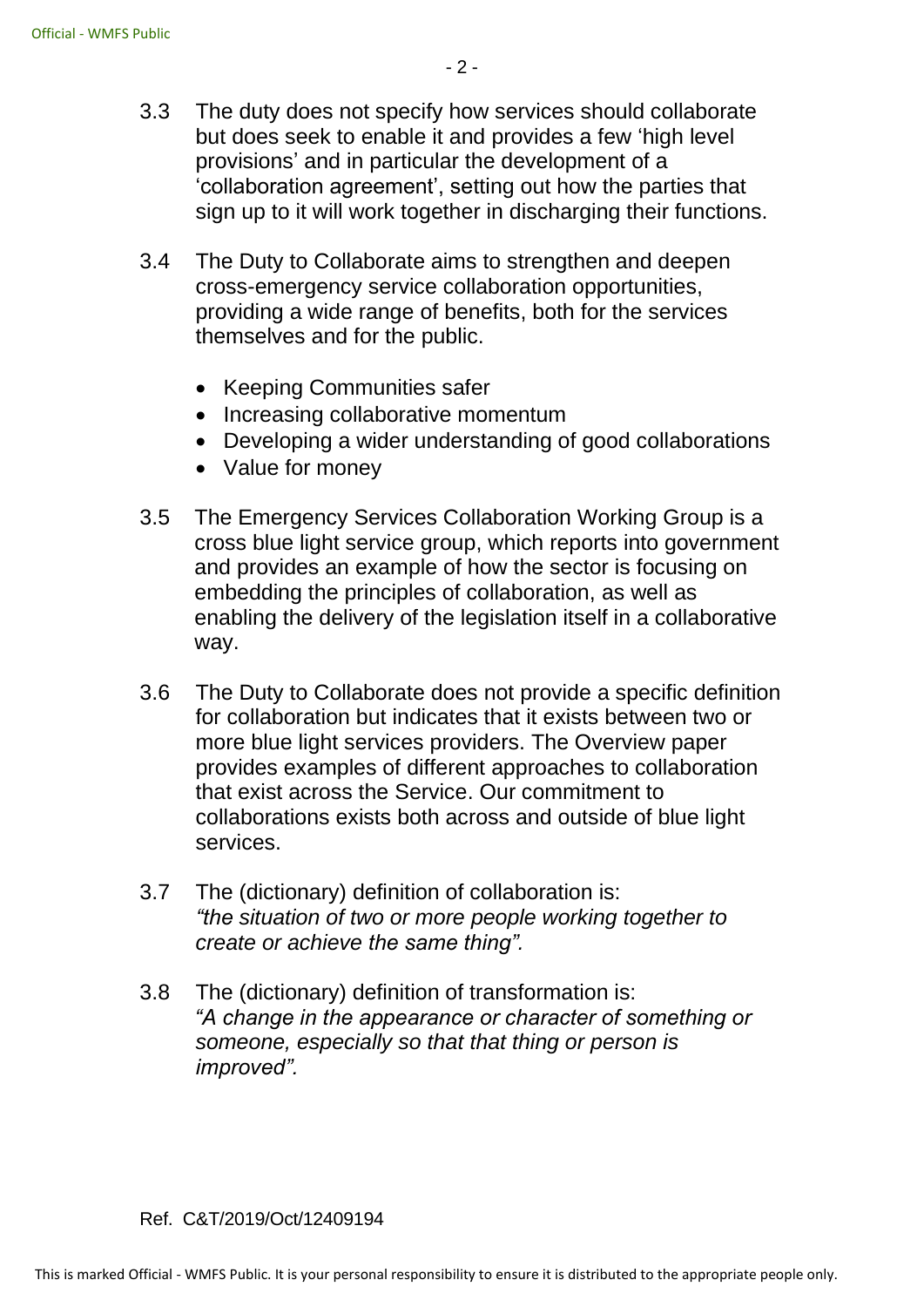- 3.9 In developing our definition there should be alignment of purpose for the respective organisations in the collaboration and preferably in wider organisational values, strategy and process. Understanding of resource implications is critical to implementation and risk management. Collaboration often enables all parties involved to diversify the use of its resources (people, finance and assets) to deliver services with common aims and outcomes. Shared resources can often facilitate closer dialogue and better working relationships between the partner organisations, generating increased efficiencies in ways of working and service delivery.
- 3.10 Whilst achieving financial or cost savings can be a benefit of collaboration, this is not the one goal. Rather it is part of several considerations that ultimately ensures communities receive the most effective service, delivered in the most effective and efficient way. Some of these considerations include:
	- The level of investment and commitment required by each party and how value will be delivered and shared equitably in light of investment;
	- The most effective approach to dedicating resources to the transformation process, to ensure that outcomes are provided on time and that all parties are co-ordinated in their approach;
	- Agreement on how risk will be apportioned between the parties to achieve best value for all;
	- The management of internal communications in a sensitive and pro-active way
	- It is important to have a clear perspective on who the potential collaborative partner(s) might be. In this the strategic priorities of the Service should be a primary factor.
- 3.11 The use of shared resources to achieve joint priorities with more efficient and effective community outcomes forms an approach across a number of the Service's collaborative partnerships. This provides a basis for the transformational delivery of the Service's priorities as often collaborations are focused on the delivery of core activity and dedicated resources, ensuring achievement of our priorities as well as the ability to influence the direction of the collaboration.
- Ref. C&T/2019/Oct/12409194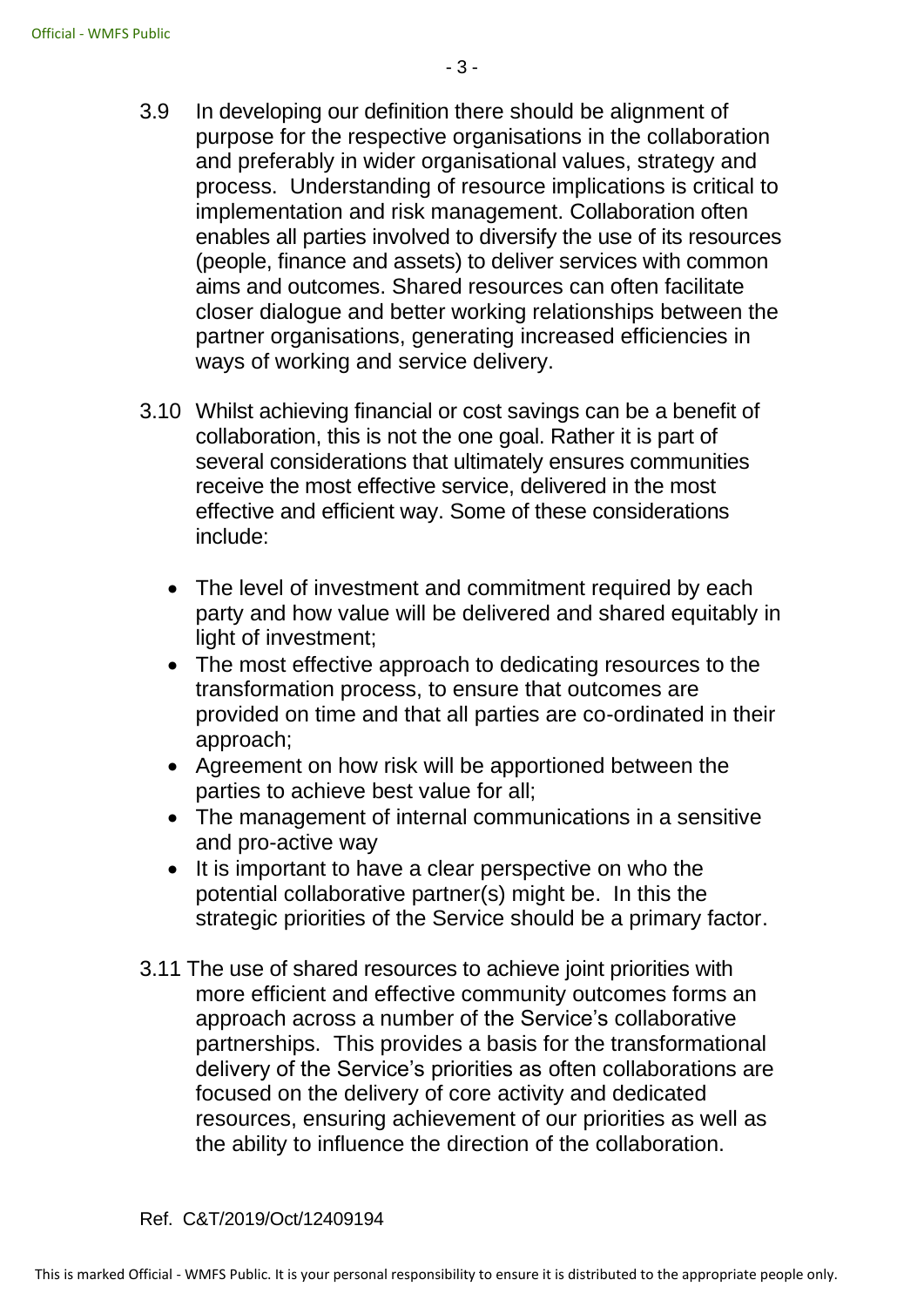3.12 Considering the collaborations that exist across the Service, the commitment of the Service for public sector wide collaboration aligned to the delivery of The Plan and the aim of the duty to collaborate, collaboration for WMFRA could be seen as where:

'*two or more public service organisations agree to work together to deliver something of public value (public safety, efficient and/or effectiveness), which supports the priorities of the organisations and community outcomes'* 

*'Collaborations will use the IRMP to forecast risk and future capability and will meet digital expectations as set out in the Service's Digital Declaration'.*

In recommending this definition for the Authority, members will be enabling the strategic direction for collaboration to be determined by the Authority, in alignment with the approval of strategic priorities and outcomes and the Authority budget setting meeting in February 2020.

- 3.13 Officers will, in line with the delegations set out in the Authority's constitution, work within this framework to develop and engage in structured collaborative relationships, which support the strategic direction for collaboration and the priorities set out in the rolling 3 year strategy, Our Plan.
- 3.14 The agreement of a definition of collaboration for the Authority will enable further exploration for the committee in its November meeting, to determine future approach for strategic collaborations, including how resources will be used to support these.

## 4. **EQUALITY IMPACT ASSESSMENT**

In preparing this report an initial Equality Impact Assessment is not required and has not been carried out.

#### Ref. C&T/2019/Oct/12409194